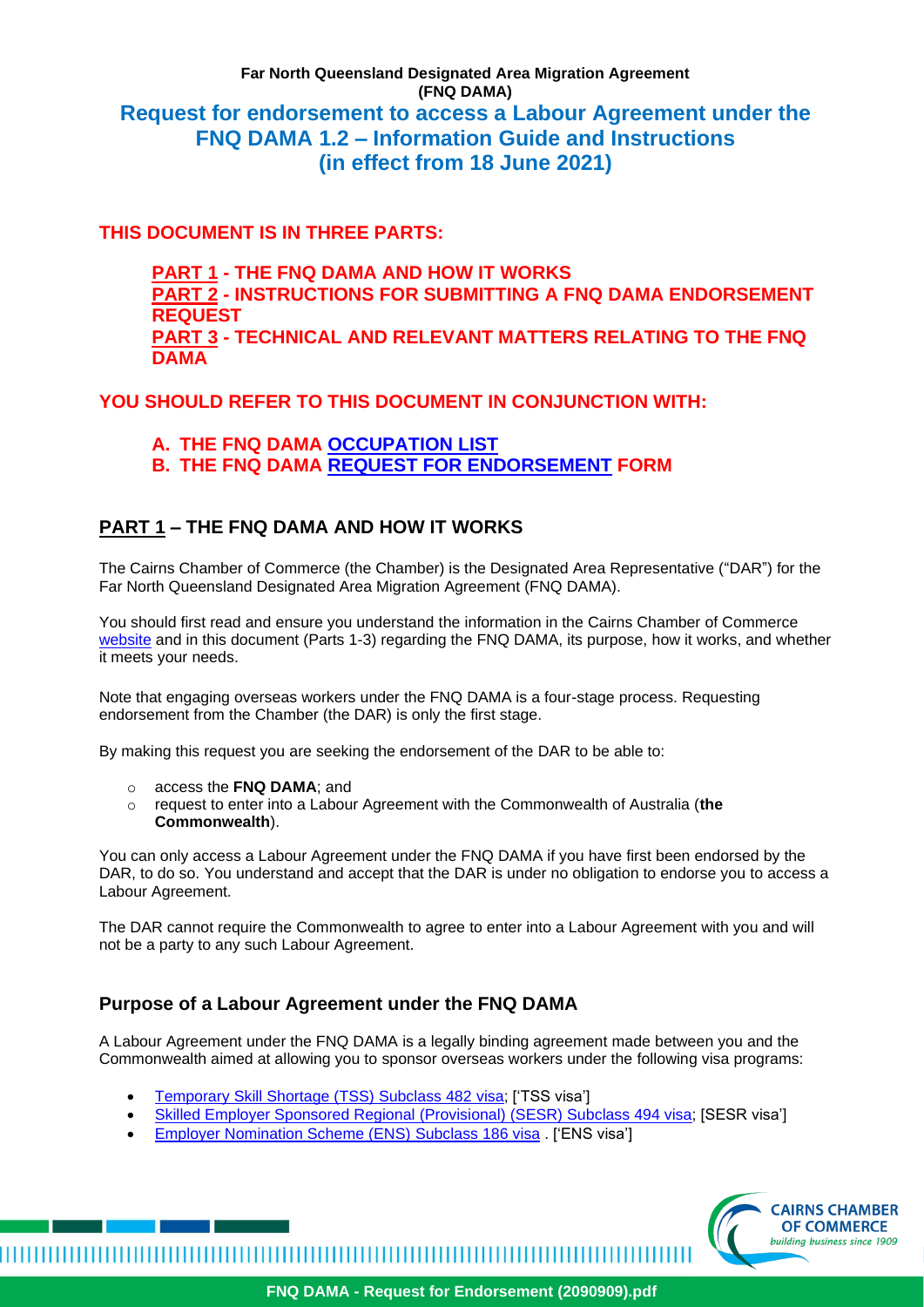Note that accessing a Labour Agreement under the FNQ DAMA is for circumstances where:

- there is a genuine, significant demand for workers in particular occupation(s) that cannot be met from within the Australian labour market; and
- the Overseas Worker/s could not otherwise be sponsored under standard skilled visa arrangements or apply for another type of visa.

Further information regarding other visa options can be found in the [Department of Home Affairs website.](https://www.homeaffairs.gov.au/)



## **The FNQ DAMA is a four stage process**

## *Stage 1 – DAR endorsement.*

This is undertaken by the Cairns Chamber of Commerce as the DAR. You cannot proceed to Stage 2 unless you have DAR endorsement. To seek endorsement, complete the Request for Endorsement form referred to in Part 2 of this document, and submit it to the DAR. Endorsement involves paying an endorsement fee. Fully-documented and well-presented endorsement requests are generally finalised by the DAR within five working days. Poorly prepared or incomplete endorsement requests may take longer.

A DAR endorsement letter is valid for one year, and for one or more occupations and positions. Any associated request to the Department of Home Affairs to access a Labour Agreement under the FNQ DAMA must be submitted within the validity of the DAR endorsement letter.

## *Stage 2 – Requesting a Labour Agreement with the Department of Home Affairs*.

If you are endorsed to access a Labour Agreement under the FNQ DAMA, you can then apply for the Labour Agreement online with the Department of Home Affairs. Instructions on how to apply for a Labour Agreement are included with the DAR endorsement letter, along with an access number. As of writing, a Labour Agreement request does not attract a fee or charge.

Requesting a Labour Agreement includes meeting mandatory legislative requirements as at the date you submit that request online. This includes evidence that you have genuinely tried to recruit from within the Australian labour market, through **prescribed Labour Market Testing (LMT)**. Labour Agreement requests that do not meet the LMT requirements will not be successful.

A Labour Agreement, once signed, can be valid for up to five years, and generally specifies how many occupation/s and position/s you can nominate in each year of the agreement.

There is provision to vary and update/add to a Labour Agreement throughout its life. If this involves adding or changing occupation/ and/or/position/s and/or visa types then that will entail you seeking DAR endorsement for those additions or changes.

You will need to provide a valid DAR endorsement letter to the Department of Home Affairs when seeking additions or variations to an existing Labour Agreement.

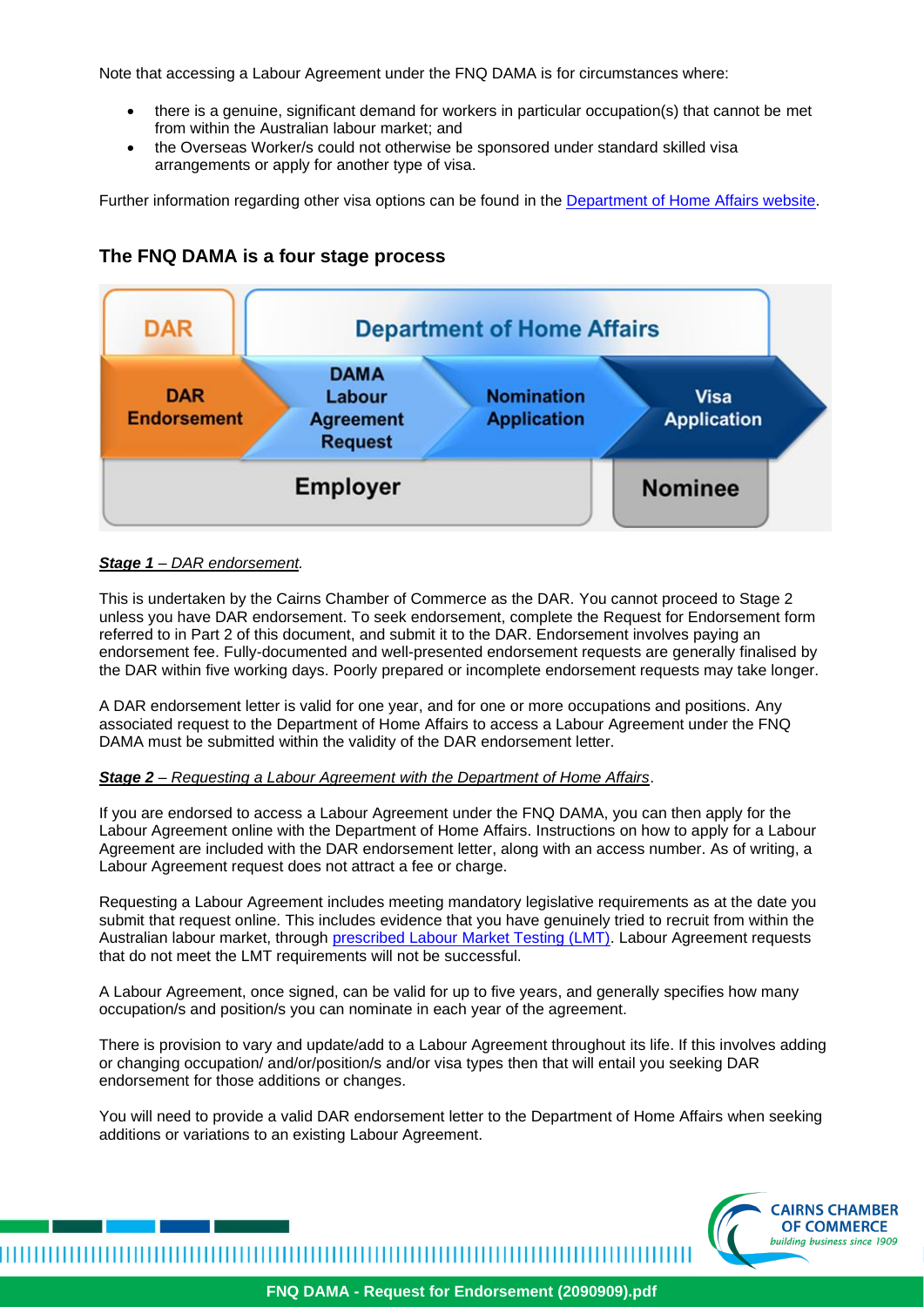#### *Stage 3 – Nominating the visa applicant/s*.

Once you have a Labour Agreement in place with the government, you can then nominate specific individual Overseas Workers against the occupation/s and position/s stated in the Labour Agreement, up to the cap and within the year specified in that agreement.

Nominations are lodged with the Department of Home Affairs and attract fees/charges. See the individual visa links on page 1 of this document for details.

Note that the [prescribed Labour Market Testing \(LMT\)](https://immi.homeaffairs.gov.au/visas/employing-and-sponsoring-someone/sponsoring-workers/nominating-a-position/labour-market-testing) undertaken for the Labour Agreement Stage also needs to be current when you lodge an associated nomination application. *Stage 4 – Nominee/s apply for their visa.*

This is the final stage when the nominated individuals apply for their visa, undergo police checks, medical checks, and other criteria specific to them.

## **Important concepts unique to the FNQ DAMA**

Some important concepts and ways in which the FNQ DAMA process differs from standard visa pathways include:

- Stages 1 and 2 above are about the business need for the occupation/s and number of position/s and why you have not been able to fill them from the Australian labour market. Stages 1 and 2 are not about any particular individual prospective Overseas Worker/s (this occurs at Stages 3 and 4);
- Under the FNQ DAMA and associated Labour Agreement, you can seek one or more occupations and numbers of positions, allowing you to nominate workers up to the numbers and in the occupations approved in the Labour Agreement, per year of that agreement. Many businesses only need one position/occupation and that is all they apply for, although they have the option of seeking and adding occupations/positions in subsequent years during the life of their Labour Agreement (usually up to five years;
- For Skill Level 1-4 occupations in the FNQ DAMA Occupation List, a permanent residence pathway for Overseas Workers may be available through the ENS visa program. Details of this permanent visa pathway, as well as associated access to age concessions, are outlined in Item 1.8 in Part 3 of this document. Note that in certain circumstances, some concessions may be available to count time on existing non-FNQ DAMA visas towards the three-year 'waiting period'.
- The FNQ DAMA includes access to numerous concessions and features that are not accessible in standard skilled migration pathways. These are designed to meet the specific needs and challenges in FNQ relating to addressing skills shortages. Technical details of these aspects are outlined in Part 3 of this document.



,,,,,,,,,,,,,,,,,,,,,,,,,,,,,,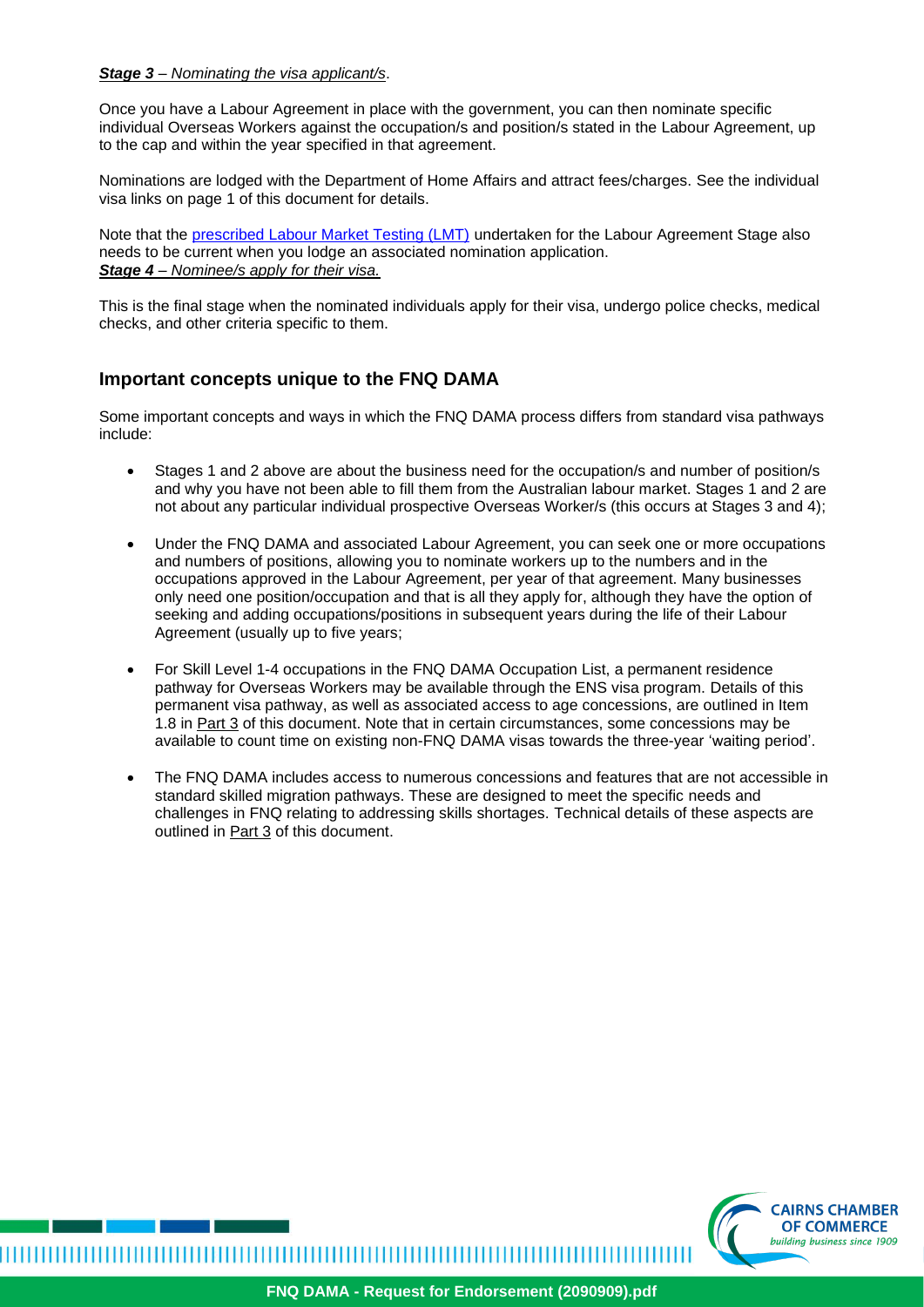## **PART 2 - INSTRUCTIONS FOR SUBMITTING A FNQ DAMA ENDORSEMENT REQUEST**

Under the agreement with government, the Cairns Chamber of Commerce, in its role as the DAR, is required to consider a range of relevant matters in deciding whether to endorse your business to access a Labour Agreement under the FNQ DAMA. Those relevant matters are outlined at Part 3 **of** this document.

To assist the DAR in deciding whether to endorse you, you must provide the following with your request. All documents referred to below are accessible in the Cairns [Chamber of Commerce website.](https://www.cairnschamber.com.au/regional-migration/fnq-dama/overview)

The above information outlined below should be submitted as PDF attachments (or a single attachment other than the Credit Card Authority form) by email to the DAR at [dama@cairnschamber.com.au](mailto:dama@cairnschamber.com.au). The Credit Card Authority form *must* be a separate attachment on its own.

**There is no need to provide any information with a Request for Endorsement or a Rollover Endorsement other than that listed below, unless requested to do so by the DAR**.

## **INITIAL ENDORSEMENT REQUEST (NEW OR ADDITIONAL OCCUPATIONS/POSITIONS)**

- 1. A **Credit Card Authorisation Form** for payment of the FNQ DAMA DAR endorsement fee (see below for fee schedule). Note that this fee is payable per position being sought. The Credit Card Authorisation Form must be submitted as its own separate PDF attachment – not combined with other information;
- 2. A completed and signed **Request for Endorsement** form;

#### 3. A signed **Business Declaration**;

- 4. A **covering letter/submission** (maximum four pages) that clearly addresses the following points:
	- a. Why you are seeking endorsement to access the FNQ DAMA rather than standard visa programs/streams;
	- b. Describe why you need the overseas workers you are seeking, including reasons for the occupation type and number of positions;
	- c. For each occupation sought, why you have not been able to fill the positions from within the Australian labour market:
		- i. You should include a summary of recruitment attempts, including time period and places advertised, a description of whether any Australian citizens or permanent residents applied and if not suitable, why;
	- d. The proposed salary for the position/s and how you determined that salary;
		- i. If there are any equivalent Australian workers, you should indicate what their salary is as a comparison;
	- e. If you are seeking any concessions under the FNQ DAMA (TSMIT-salary concession, English language concession, age concession), the reasons why you need to access those concessions:
		- i. If seeking a TSMIT concession, complete and provide the **TSMIT concession summary;**
	- f. (Optional) if you have an outstanding immigration matter before the Administrative Appeals tribunal or the courts, any information about this in the context of the request for endorsement being made.
- 5. A **position/job description** for each occupation sought;
- 6. An **organisation chart** for your business showing where the position/s sought are located and who they report to:
	- a. You should indicate in the chart which or how many positions are occupied by Australian citizens/permanent residents and how many are occupied by Overseas Workers (i.e. temporary visa holders), and indicate whether the positions are full-time, part-time, or casual;
	- b. If you employ any trainees, interns, or apprentices, these should be included.

*(continued next page)*

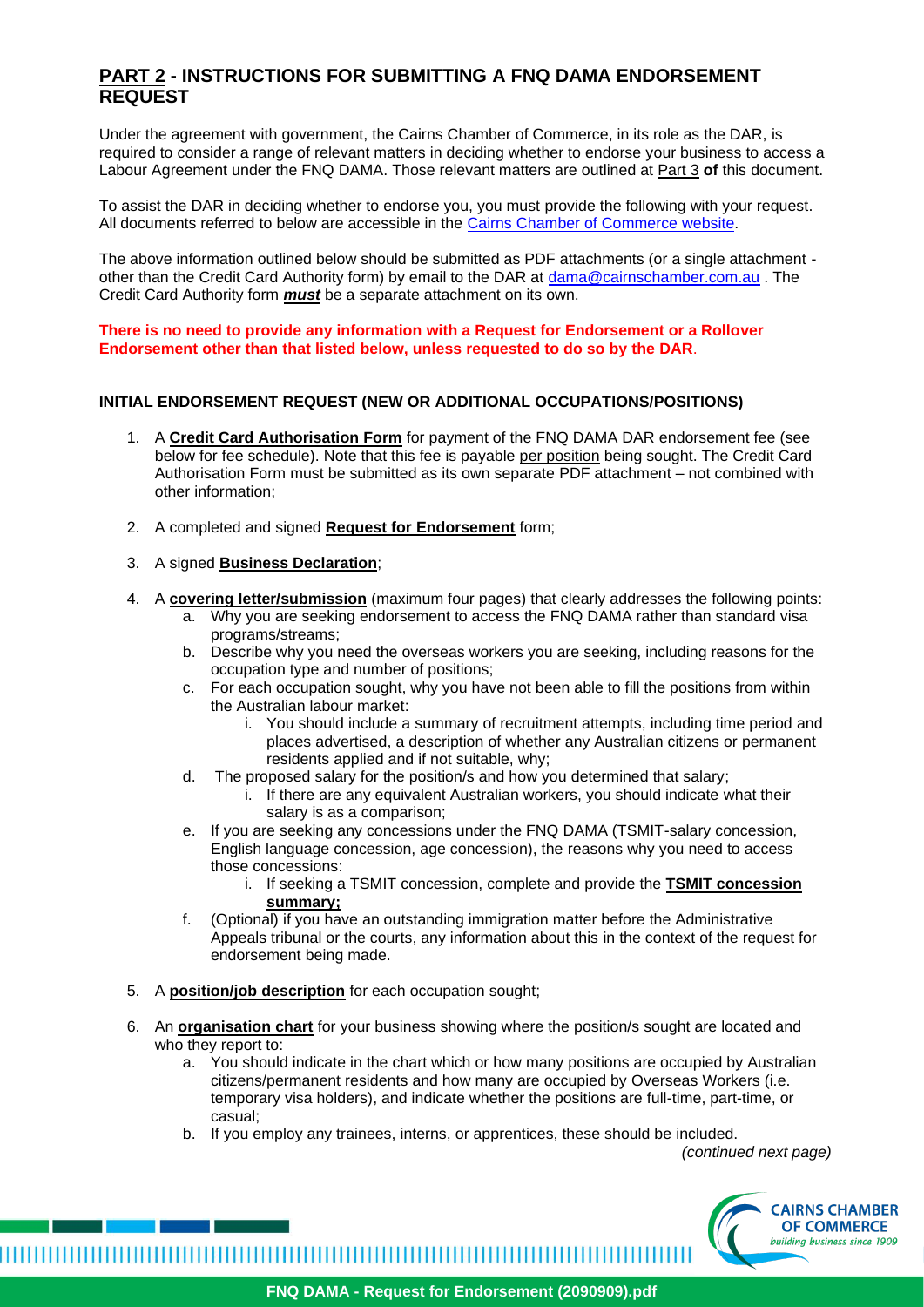- 7. If not in your website, 2-4 images of your business can be a useful addition. Examples:
	- a. For a restaurant, images can show the size and seating capacity;
	- b. For a farm, an aerial photo (or Google Maps image) with your property outlined can show the scale of your operations.

#### **ROLLOVER ENDORSEMENT REQUEST (RE-ENDORSEMENT IN SUBSEQUENT YEARS)**

- 1. A **Credit Card Authorisation Form** for payment of the FNQ DAMA DAR endorsement fee (see below for fee schedule). Note that this fee is payable per position being sought. The Credit Card Authorisation Form must be submitted as its own separate PDF attachment – not combined with other information;
- 2. A completed and signed **Request for Endorsement** form;
- 3. A signed **Business Declaration**;
- 4. A **covering letter/submission** (maximum two pages) that clearly addresses the following points:
	- a. Why the occupations/positions being rolled over to the subsequent year was not used and why they are still required;
		- b. Whether there has been any change in circumstances and why;
		- c. Information about any Labour Market Testing that has been undertaken since the last endorsement request.

#### **IMPORTANT POINTS TO NOTE**

You should note that the DAR is required to send **all** supporting information that is submitted with an endorsement request, to the Department of Home Affairs along with the endorsement letter.

Note that the DAR, in its absolute discretion:

- May request further evidence and information from you that it considers necessary and relevant to assess your request for endorsement; and
- May call or email you (or your registered migration agent if you have authorised one) to discuss aspects of your request for endorsement.

For more detailed information about what the DAR considers when assessing an endorsement request, and the types of additional information it may request, refer to Part 3 of this document.

For FNQ DAMA Frequently Asked Questions (FAQs), [click here.](https://www.cairnschamber.com.au/fnq-dama-2/faqs)

## **DAR REQUEST FOR ENDORSEMENT FEE**

The *standard endorsement* fee (per position) is payable in full at time of requesting endorsement unless the request is a *rollover endorsement* request.

The FNQ DAMA *standard endorsement* request fee (per position sought) is:

• \$770 – Cairns Chamber of Commerce members\*

• \$935 – non-members

A *rollover endorsement* request relates to re-endorsement of occupations and positions for second or subsequent years of a current Labour Agreement where all of the following apply:

- the previous endorsement letter is less than 15 months old;
- no additional concessions are sought for the occupations and positions;
- there are no substantial changes to the business structure, operations, or legislation;
- the previously endorsed position/s have not yet been used to nominate an overseas worker;
- the occupation/s and position/s are not associated with a declined Labour Agreement request.

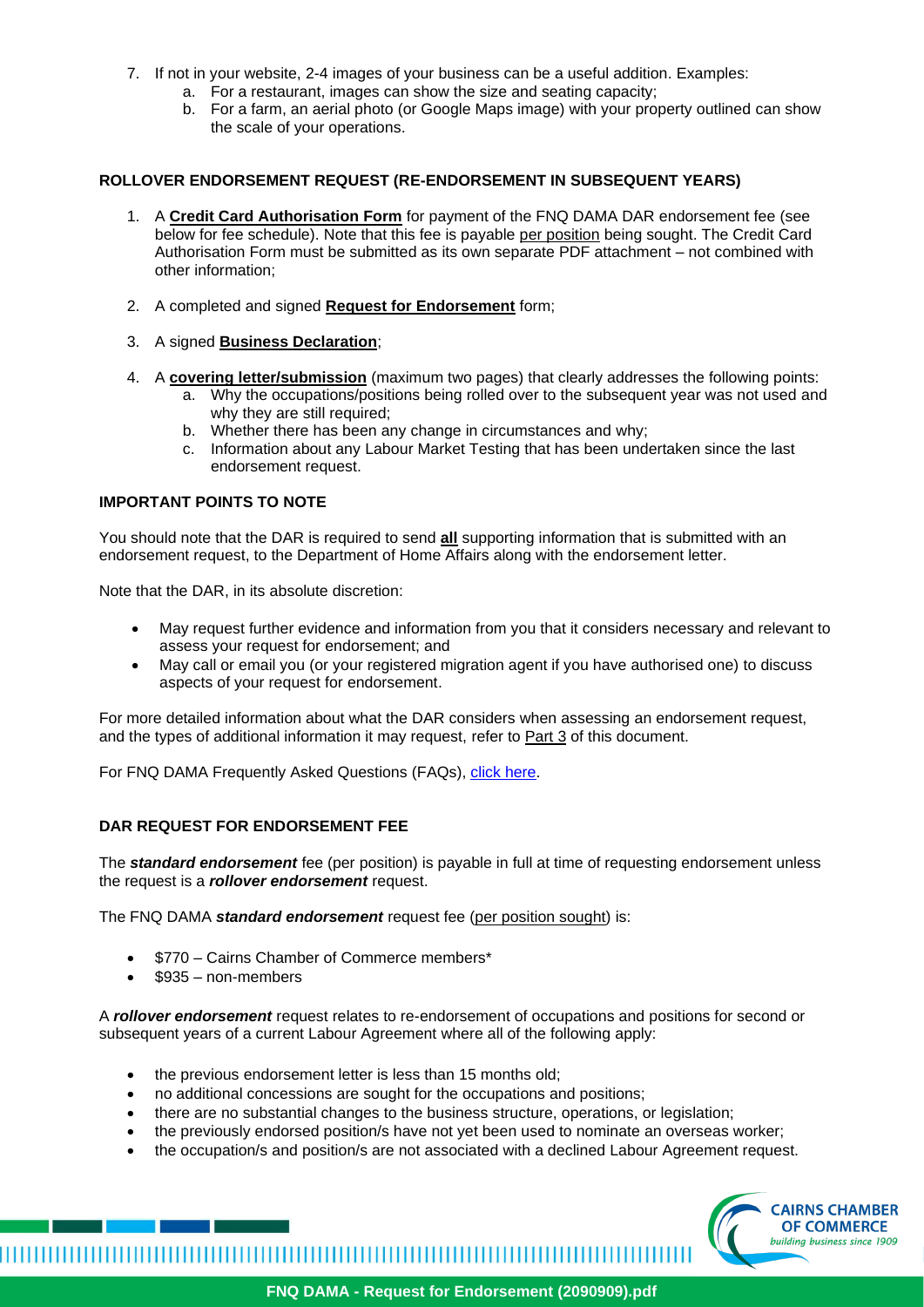FNQ DAMA *rollover endorsement* request fee (per position sought) is:

- \$250 Cairns Chamber of Commerce members\*
- \$350 non-members

Note that additional/new occupations/positions (at the standard fee) can be combined with rollover occupations/positions (at reduced rollover fee) in a single endorsement request.

*\*Membership must be current and be annual membership or held for at least 12 months as at date of seeking endorsement.*

**The Cairns Chamber of Commerce has zero tolerance for false or misleading information, statements, or documents submitted with FNQ DAMA endorsement requests, whether from the sponsoring business or their agent.**



,,,,,,,,,,,,,,,,,,,,,,,,,,,,,,,,,,,

ШТ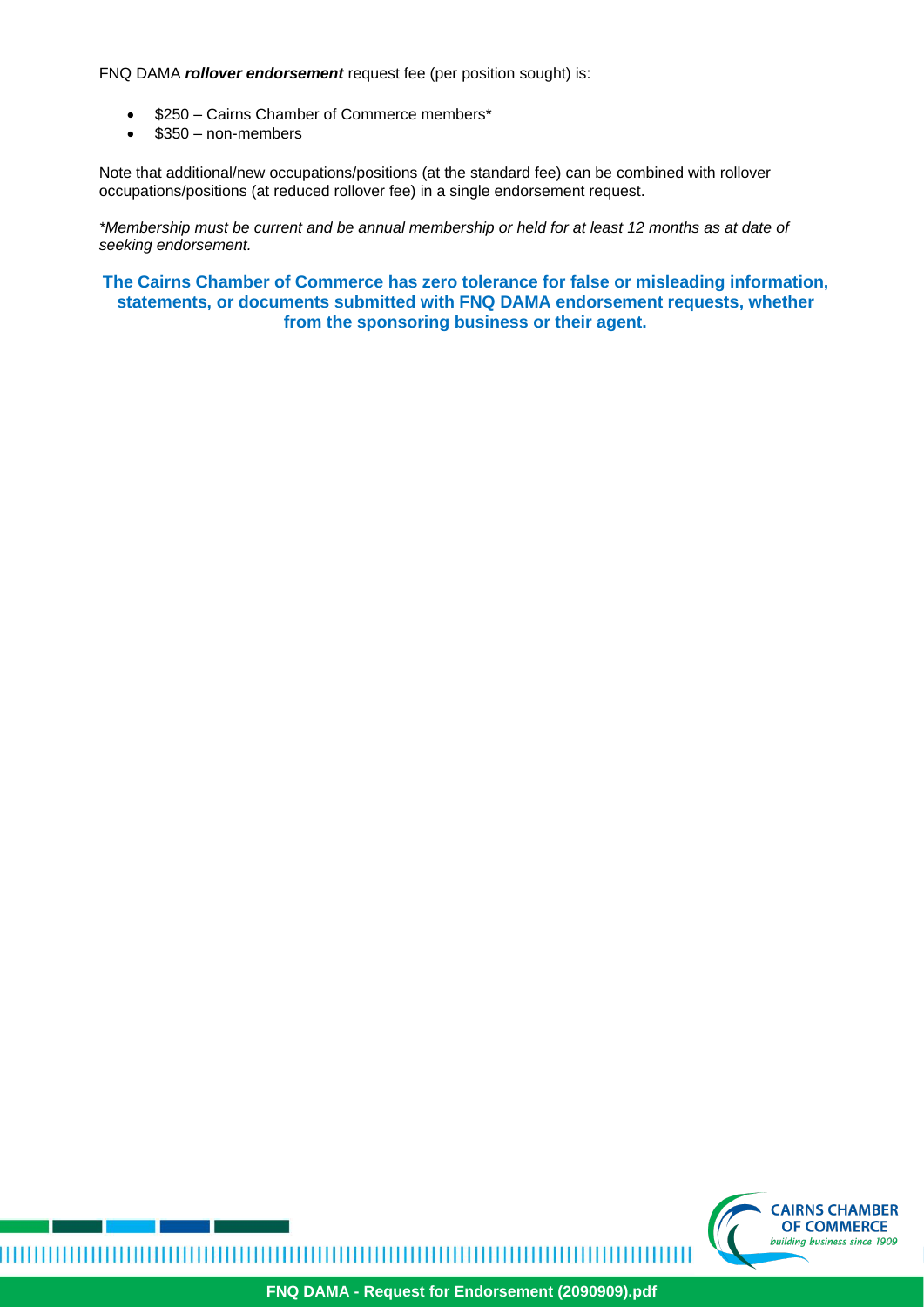# **PART 3 - TECHNICAL AND RELEVANT MATTERS RELATING TO THE FNQ DAMA**

This part includes technical and relevant matters under the FNQ DAMA, and what you *may* be asked to demonstrate as part of a request for.

DO NOT provide any of the following additional information with your endorsement request unless asked to do so.

Throughout this Attachment:

- "TSS visa" means the Subclass 482 (Temporary Skill Shortage) visa;
- **"**SESR visa" means the Subclass 494 (Skilled Employer Sponsored Regional (Provisional)) visa; and
- **"**ENS visa" means the Subclass 186 (Employer Nomination Scheme) visa.

#### **1.1 Designated Area**

The FNQ DAMA Designated Area includes Australian postcodes 4852, 4854-4856, 4858-4861, 4865, 4868-4875, 4877-4883, 4885-4886 and 4895, within the Cairns, Douglas, Mareeba, Tablelands, Cook, or Cassowary Coast local government areas, or the Torres Shire Council local government area, or the Weipa Town Authority area.

*Note* that while most occupations are accessible throughout the Designated Area, a small number of occupations are excluded from postcodes 4868, 4869, 4870 and 4878 (Cairns metropolitan area).

## The DAR will consider:

*Whether your business is operating within the Designated Area (or for 'Limited' occupations as indicated in the Occupation List, within the limited Designated Area), and has been doing so for at least 12 months unless exceptional circumstances exist. You may be asked to provide:*

o *Evidence that the business is operating within the Designated Area for a period of at least twelve months (unless exceptional circumstances exist).*

## The DAR will consider:

*Whether the position/s to be filled (as opposed to the business) will be located in the Designated Area (or the 'Limited' designated Area if applicable).* 

*The Overseas Worker may be able to travel outside the area for work-related reasons for short periods of time where this is consistent with the declared duties of the position. Note that you must seek the agreement of the Department of Home Affairs if the Overseas Worker will be outside of area for more than three out of twelve months*.

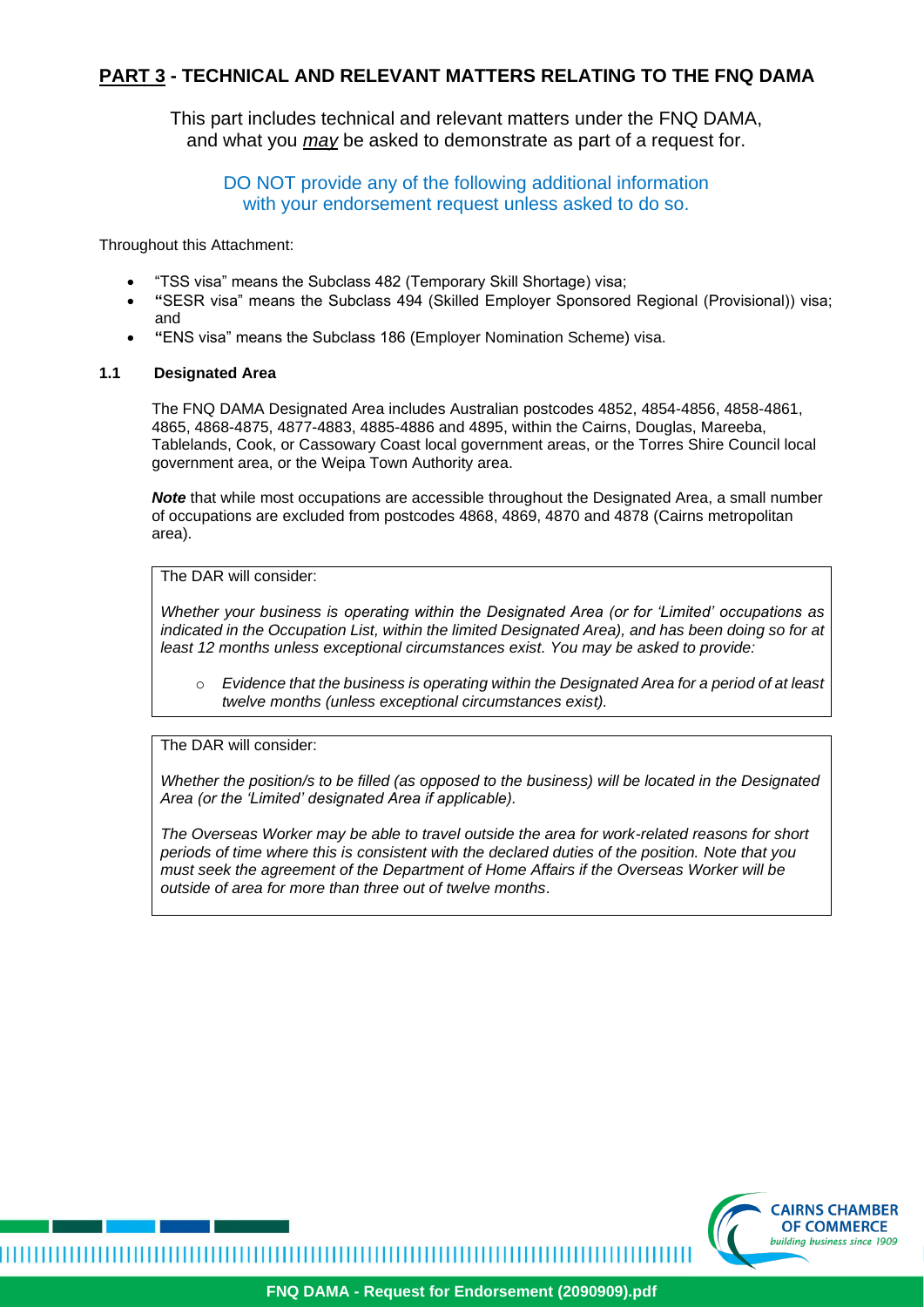#### **1.2 Occupations**

Occupations accessible under the FNQ DAMA under the agreement in place as of XX June 2021, are those in the FNQ DAMA Occupation List in this link.

Some occupations in the combined Skilled Occupation List are subject to caveats. The FNQ DAMA includes the following provision removing all caveats from occupations in the FNQ DAMA Occupation List.

#### *'Caveats not to apply'*

*None of the matters specified in an instrument made under sub regulation 2.72(9) of the Migration Regulations, for the purpose of determining whether an occupation applies to a nominee, (called `caveats' in Departmental policy instructions) applies to any occupation specified in this Agreement.*

#### **1.3 Genuine vacancy**

The DAR will consider:

*Whether the position/s you are seeking to fill are genuine and there are genuine vacancies. You may be asked to provide:*

- o *Evidence of trading hours, business expansion and business structure;*
- o *Position descriptions;*
- o *Sample of employment contracts.*

#### **1.4 Labour market testing (LMT)**

The DAR will consider:

*Whether genuine attempts have been made to fill the position/s from the Australian labour market. You may be asked to provide:* 

- o *Evidence of advertising the position/s within Australia, and the outcome of those attempts;*
- o *A description of the history of attempts to recruit to the position/s.*

**Important Note:** While there is no legislative requirement to demonstrate labour market testing (LMT) for endorsement stage, the FNQ DAMA (and other DAMAs) states that:

*'A Third Party seeking to nominate an Overseas Workers under a Labour Agreement in accordance with this DAMA is required to provide evidence that they cannot find a suitable Australian worker. Before an overseas worker can be nominated, a Third Party must test the local labour market by advertising the vacant position in Australia. In accordance with the Migration Legislation, evidence of LMT is required when applying for a Labour Agreement and at the nomination stage.*

*LMT requirements includes the duration, content and eligible mediums of advertising. A Third Party must provide copies of advertisements that meet the Department of Home Affairs' LMT requirements, including that the nominated position must be advertised on the Department of Education, Skills and Employment's Jobactive Website.*

*As the LMT requirements are specified in the Migration Legislation, they are not flexible or negotiable. A Third Party will not be able to enter into a Labour Agreement in accordance with this DAMA if the LMT are not met.'*

See also the [Department of Home Affairs website relating to LMT.](https://immi.homeaffairs.gov.au/visas/employing-and-sponsoring-someone/sponsoring-workers/nominating-a-position/labour-market-testing) Note that LMT must be satisfied as at date of submitting a Labour Agreement request, and an associated nomination under the Labour Agreement.

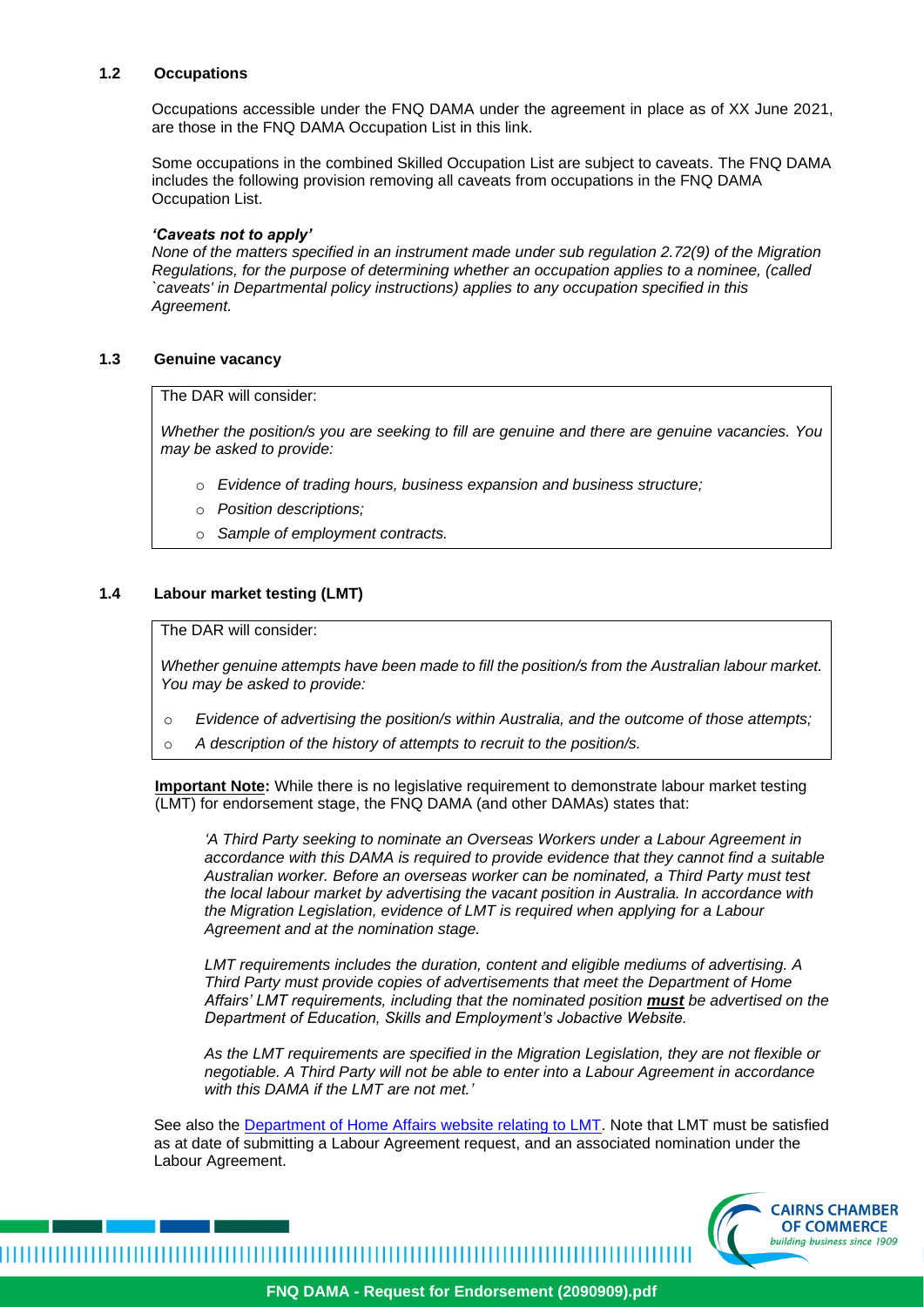## **1.5 Salary and conditions**

The DAR will consider:

*Whether the proposed salary for the position/s is reasonable and justified for the regional location,*  taking into account the market salary rate for the occupation, and that the terms of conditions of *employment must be no less than would be provided to an Australian citizen or permanent resident in an equivalent position. You may be asked to provide:*

- o *How the proposed salary for the position/s was determined;*
- o *Copy of or information about relevant awards or Enterprise Agreements;*
- o *Evidence of the salary paid to Australian citizens or permanent residents in equivalent position/s in the business.*

See also the [Department of Home Affairs website relating to Average Market Salary Rate](https://immi.homeaffairs.gov.au/visas/employing-and-sponsoring-someone/sponsoring-workers/nominating-a-position/salary-requirements) (AMSR) determination, relevant to Labour Agreement and nomination stages.

## **1.6 Good Corporate Citizen**

The DAR will consider:

*Whether you have been actively operating for at least twelve months and are financially viable. You may be asked to provide business documents, including for associated entities (if applicable) such as:*

- o *your Business Registration Certificate;*
- o *Australian Business Number (ABN);*
- o *Australian Company Number (ACN) (if applicable);*
- o *Trust Deed (if applicable); and*

,,,,,,,,,,,,,,,,,,,,,,,,,,

- o *recent financial accounts or BAS statements; and*
- o *a letter of support from a registered Chartered Accountant or a Certified Practising Accountant confirming that you have been actively operating for at least twelve months and have the financial capacity to meet the migration obligations for the workers you wish to sponsor, for the proposed period that they will be employed by you. The letter must include the key financial data i.e. your turnover, net assets and profit/loss for the most recent financial year.*

*If you have been subject to any relevant investigations or audits, resulting in an adverse finding to the business or any associated entities (including previously associated entities) in the last five years by bodies such as:*

- o *the Office of the Fair Work Ombudsman, or former authority with this function, or relevant State or Territory government authority in relation to compliance with workplace relations provisions;*
- o *the relevant State or Territory government authority in relation to compliance with occupational health and safety provisions; and*
- o *The Department of Home Affairs (Home Affairs) in relation to compliance with migration provisions;*

*then you will need to provide information about any such investigations or audits with this endorsement request. Any other relevant adverse information should also be declared.*

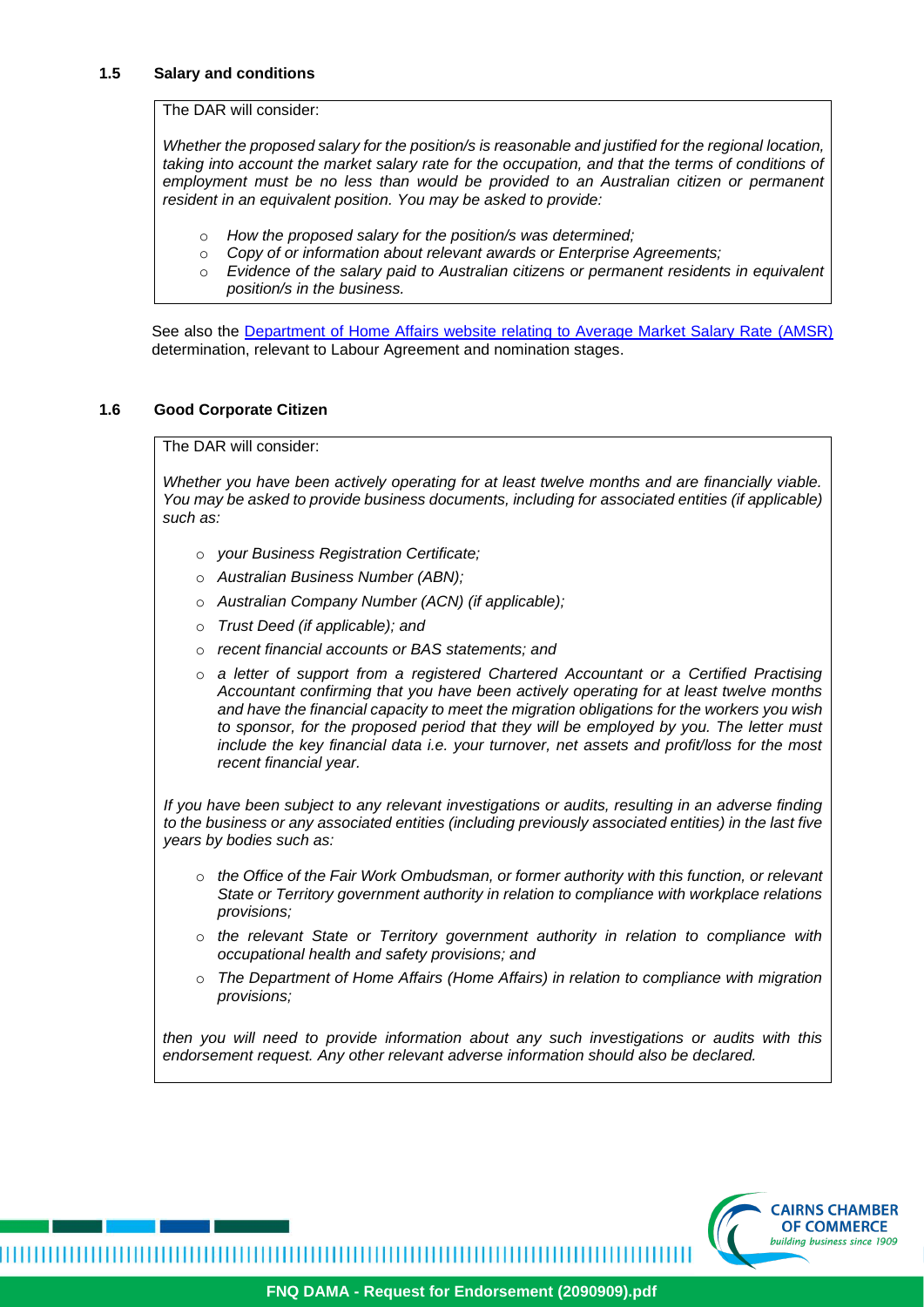## **1.7 English language concessions**

Businesses may seek endorsement from the Chamber for the following English language concession to apply to a concessional Occupation. See the FNQ DAMA Occupation List to ascertain which occupations are 'concessional Occupations' with access to an English language concession.

The English language concession available in the FNQ DAMA for concessional Occupations is as follows:

o The English language level may be reduced from the standard requirement to an *average* of 5 across the four IELTS components (reading, writing, speaking and listening) with speaking and listening components no less than 4.

An acceptable level of English language level may also be demonstrated by:

- the applicant being a native English speaker holding a passport from one of the following countries: the United Kingdom, the Republic of Ireland, Canada, New Zealand or the United States of America;
- evidence that the applicant has completed at least five years of continuous full-time study in a secondary or higher education institution where instruction was conducted in English.

## The DAR will consider:

*Where you are requesting an English language concession to the standard non-Labour Agreement visa requirements, whether the concession is evidence-based and reasonable. You may be asked to provide:*

- o *evidence that you have considered workplace health and safety matters impacted by a lower level of English and how you plan to address them;*
- o *information about the impact a lower English level may have on:*
	- *the Overseas Worker/s' ability to conduct skills transfer with Australian employees;*
	- *the Overseas Worker/s' ability to settle in the community.*

## **1.8 Temporary Skilled Migration Income Threshold (TSMIT) concessions ('salary' concessions)**

TSMIT is currently set at AUD53,900.

Businesses may seek endorsement from the Chamber for access to a TSMIT concession to be applied to one or more concessional Occupations being sought. See the FNQ DAMA Occupation List to ascertain which occupations are 'concessional Occupations' with access to a TSMIT concession.

Where you are requesting a TSMIT concession to the standard non-Labour Agreement visa requirements, the concession should be evidence-based and reasonable. There are two types of TSMIT concessions that may apply, Type 1 and Type 2.

In accordance with the applicable concession type set out below, a nominating business must provide the Overseas Worker with an amount of Annual Earnings which is equal to or greater than:

- o the Annual Market Salary Rate, and
- o Reduced TSMIT (for TSMIT concession type 1) or TSMIT (for TSMIT concession type 2).

'Reduced TSMIT' means 90% of TSMIT.

,,,,,,,,,,,,,,,,,,,,,,,,,,,,,,,,,,,,,,

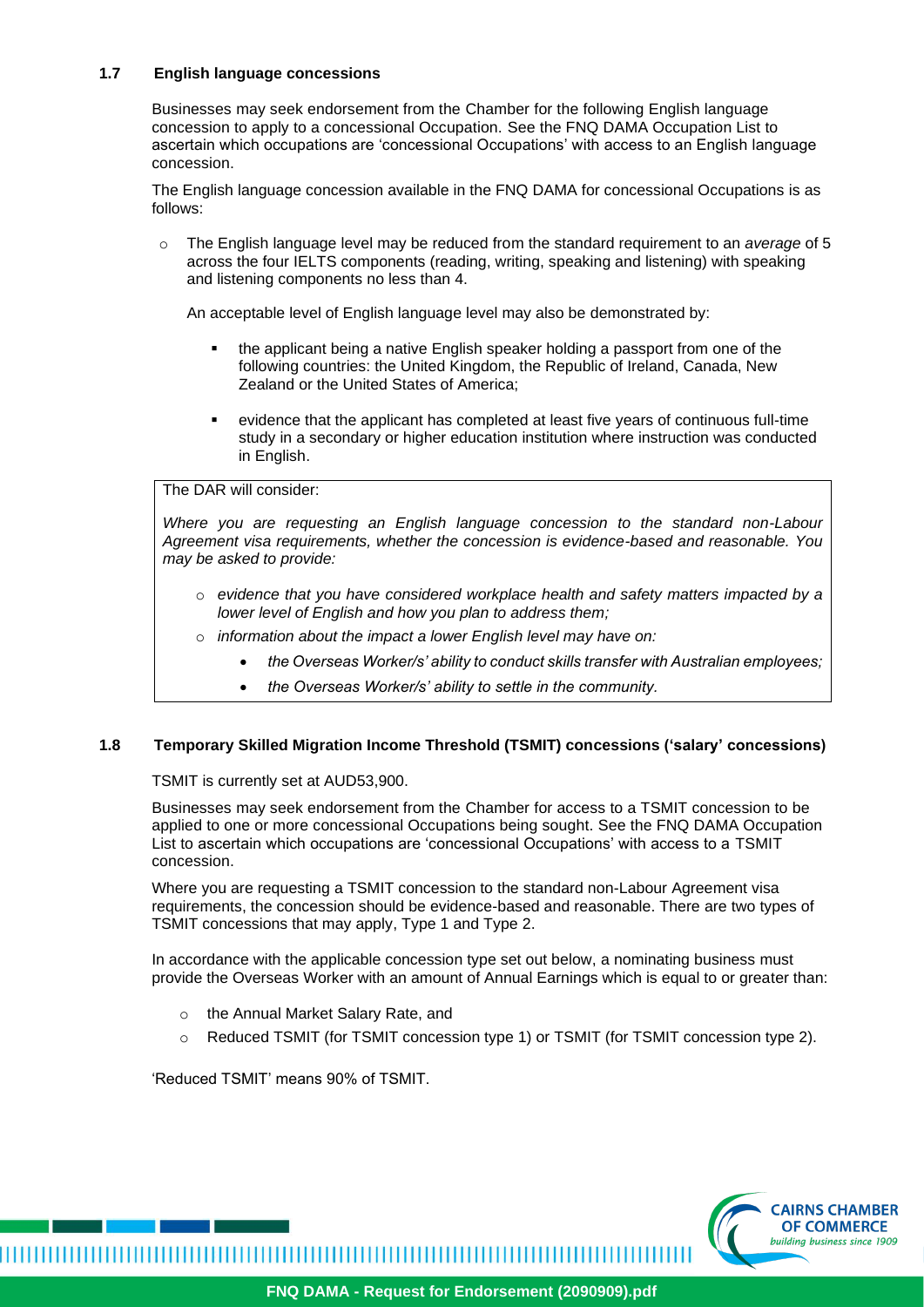#### **TSMIT Concession types**

|                                           | Type 1                 | Type 2                              |
|-------------------------------------------|------------------------|-------------------------------------|
| <b>Monetary Earnings</b>                  | At least Reduced TSMIT | At least Reduced TSMIT              |
| Non-monetary earnings<br>(Food and Board) |                        | No more than 10% of<br><b>TSMIT</b> |
| <b>Total Annual Earnings</b>              | At least Reduced TSMIT | At least TSMIT                      |

#### **Concession Type 1: Reduced TSMIT, and Earnings to include Guaranteed Overtime and Monetary Benefits**

'Reduced TSMIT' applies.

'Earnings' has the same meaning as in the Migration Regulations except that it also includes:

Guaranteed overtime where:

- $\circ$  The guaranteed overtime is consistent with standard industry practice within the sector;
- $\circ$  There are equivalent Australians performing equivalent work in the Third Party's workplace at the same location and whose arrangements have been guaranteed in an industrial arrangement for those workers; and
- $\circ$  At the time of nomination the Third Party provides evidence that the hours are guaranteed within the employment contract for the Overseas Worker, and confirms the hours are consistent with the National Employment Standards; and
- $\circ$  Application of the concession is subject to the Earnings being in line with applicable Industrial Awards or Enterprise Agreements and not below levels for Australian employees in comparable roles; and

When calculating an Overseas Worker's Annual Earnings, the value of monetary earnings cannot be less than Reduced TSMIT.

## **Concession Type 2: TSMIT, and Earnings to include Guaranteed Overtime and certain Non-Monetary and Monetary Benefits**

'Earnings' has the same meaning as in the *Migration Regulations* except that it also includes:

- 1. Guaranteed overtime where:
	- The quaranteed overtime is consistent with standard industry practice within the sector;
	- There are equivalent Australians performing equivalent work in the Third Party's workplace at the same location and whose arrangements have been guaranteed in an industrial arrangement for those workers; and
	- At the time of nomination the Third Party provides evidence that the hours are guaranteed within the employment contract for the Overseas Worker, and confirms the hours are consistent with the *National Employment Standards*; and
	- Application of the concession is subject to the Earnings being in line with applicable Industrial Awards or Enterprise Agreements and not below levels for Australian employees in comparable roles; and
- 2. Monetary and non-monetary benefits (food and board), where:

- The benefits support the living costs of the Overseas Worker;
- The Overseas Worker would have incurred that cost had it not been provided by the Third Party;

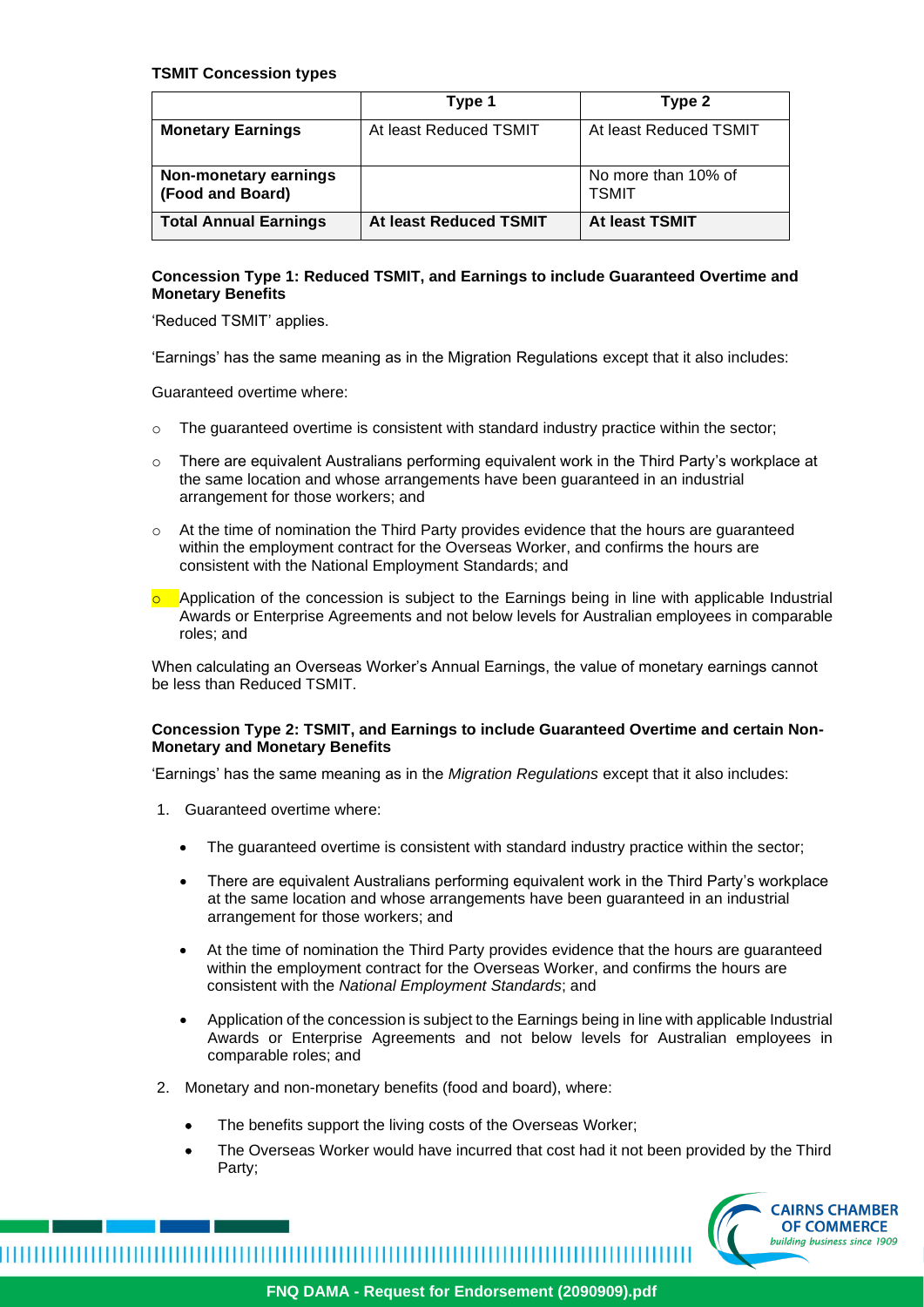- The benefits are quantifiable;
- The benefits are consistent with the terms and conditions provided to existing Australians employed in a similar position;
- The benefits are guaranteed in the employment contract; and
- The benefits exclude contingent payments such as overtime (other than guaranteed overtime) bonuses and commissions.

When calculating an Overseas Worker's Annual Earnings, the value of monetary earnings cannot be less than Reduced TSMIT. The value of non-monetary earnings (food and board) cannot be more than 10% of TSMIT.

## The DAR will consider:

*Where you are requesting one of the TSMIT concessions, whether the concession is evidencebased and reasonable taking into account all the above factors. You may be asked to provide evidence to support your request for the concession, as well as information regarding local living costs in the context of the Overseas Worker/s' ability to settle in the community.*

#### **1.9 Subclass 494 Skilled Employer Sponsored Regional (Provisional) visa – age concession**

An Overseas Worker may be nominated for a SESR visa only if they have not turned **48** or **53** years of age at the time of the SESR nomination, (depending on the specified age concession available for each Occupation as indicated in the FNQ DAMA Occupation List for SESR '494').

#### **1.10 Permanent residence pathway and age concessions**

A permanent residence pathway for Overseas Workers may be available through the ENS visa program. To determine which occupations have access to this pathway, and to an associated age concession, see the FNQ DAMA Occupation List.

The following conditions will ordinarily be included in a Labour Agreement and will apply to any nomination for an ENS visa (in addition to the ENS requirements outlined in the Migration Legislation). The DAR will also take this information into account when assessing any Request for Endorsement for an ENS visa.

- a. The Overseas Worker, at the time of an application for approval of the ENS nomination ('the ENS nomination'), must hold a Subclass 457 visa or TSS visa; and
- b. The ENS nomination identifies an Occupation that was either:
	- the subject of the most recently approved nomination (in the case of an Overseas Worker who is a Subclass 457 visa holder), or
	- the subject of the most recently approved visa (in the case of an Overseas Worker who is a TSS visa holder); and
- c. The Overseas Worker has been employed on a full-time basis for a period of at least 3 years before the ENS nomination is made, in the ENS nominated occupation or an Occupation in the same ANZSCO 4 digit level, being an occupation in the FNQ DAMA Occupation List that is eligible for a permanent visa pathway; and
- d. For the whole time that the Overseas Worker was employed in accordance with paragraph (c):
	- he or she must have held a Subclass 457 or TSS visa granted; and
	- he or she must have worked in the FNQ DAMA Designated Area; and
- e. An Overseas Worker may be nominated for an ENS 186 visa only if they have not turned **50** or **55** years of age at the time of the ENS nomination, (depending on the specified age



**FNQ DAMA - Request for Endorsement (2090909).pdf**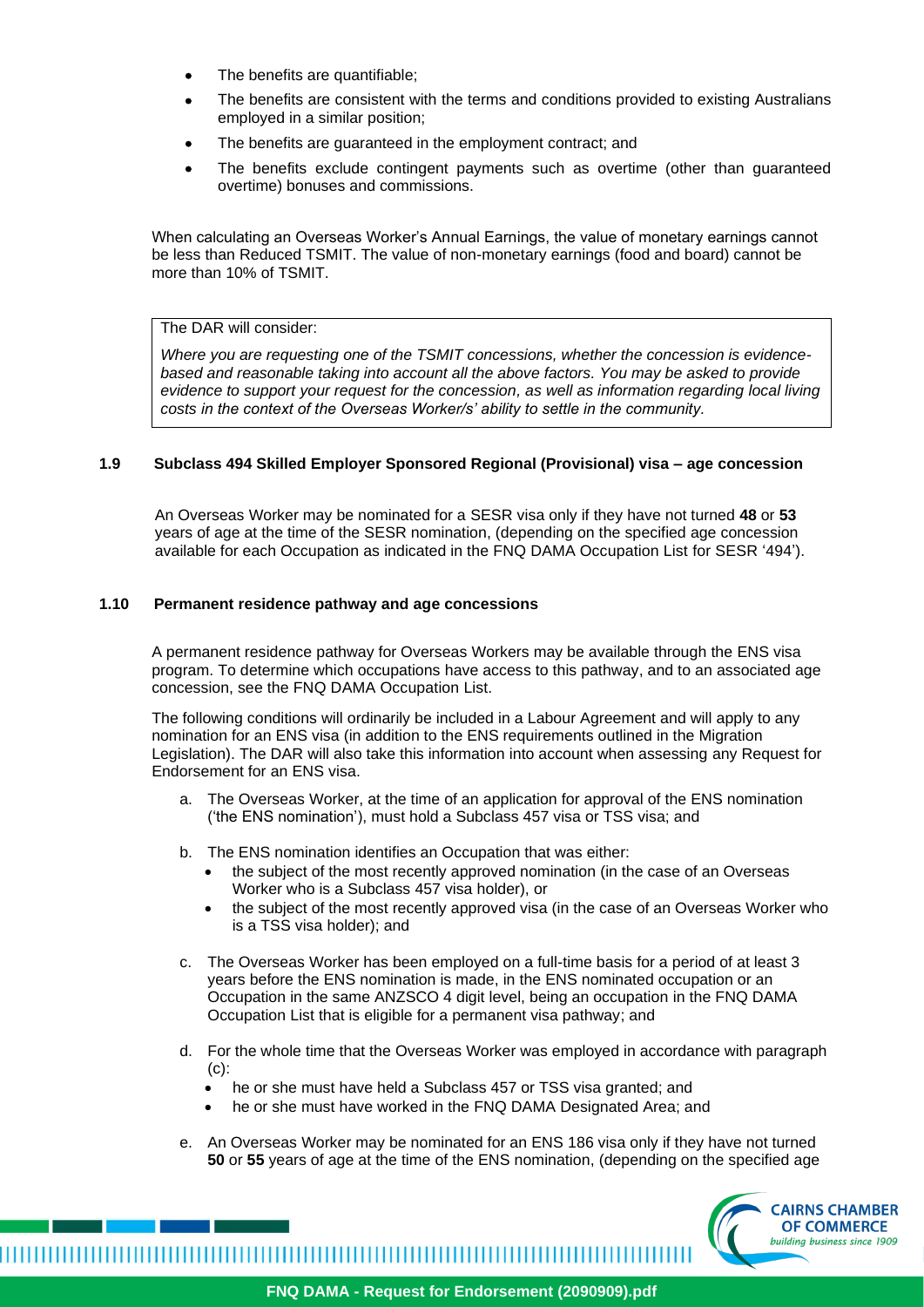concession available for each Occupation as indicated in the FNQ DAMA Occupation List for ENS '186'); and

- f. The Overseas Worker identified in the ENS nomination will be employed on a full-time basis in the position for at least 2 years; and
- g. The terms and conditions of employment of the Overseas Worker will not include an express exclusion of the possibility of extending the period of employment.

*In assessing any Request for Endorsement to access a Labour Agreement under the FNQ DAMA for a permanent visa, the DAR will consider all of the above matters.*

#### **1.11 Equal pay and conditions**

The DAR will consider:

*Whether the proposed terms and conditions of employment of the Overseas Worker(s) will be no*  less favourable than what would be provided to an Australian performing equivalent work in the *same workplace. If you do not already employ someone in the same position you may be asked to provide evidence of the market salary based on:* 

- o *pay rates from applicable enterprise agreements in the local region;*
- o *applicable industry awards;*
- o *data from reputable industry remuneration surveys (usually conducted by peak industry bodies or professional associations);*
- o *Australian Bureau of Statistics earnings data; and*
- o *Job vacancy advertisements.*

*Whether the salary, as well as being equivalent to or higher than the base rate of pay (usually based on a 38 hour week unless varied by an award), is also equal to or higher than the Temporary Skilled Migration Income Threshold (TSMIT), unless a concession has been negotiated (see Item 1.7 above). The TSMIT is currently \$53,900 per annum.*

*Whether overseas workers will be engaged in accordance with applicable Australian workplace laws.*

*Whether the overseas worker(s) will be employed on a full-time basis as a direct employee and must be paid at least fortnightly. You may be asked to provide:* 

- o *Copy of proposed business employment contract;*
- o *Copy of Enterprise or Workplace Agreement/s (if applicable).*

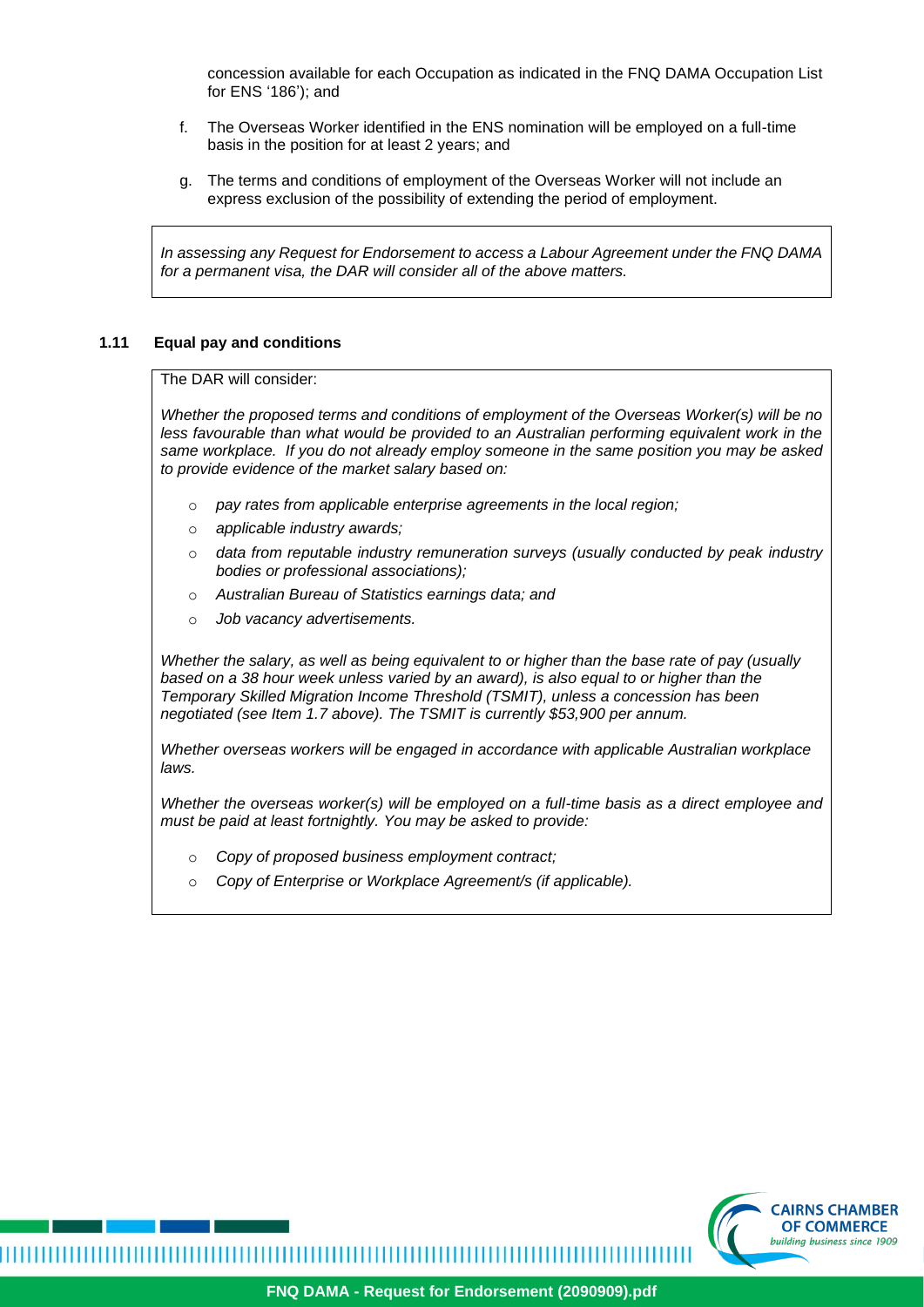## **1.12 Skills, qualifications, experience, employment background, and skills assessments**

The DAR will consider:

*Whether you acknowledge that Overseas Workers sponsored under the FNQ DAMA in the occupation/s sought must satisfy the minimum skills, qualifications, experience, and employment background requirements as outlined below in respect of the relevant occupations in the FNQ DAMA Occupation List, and where applicable, that a skills assessment is required.* 

The following skills, qualifications, experience\* and employment background requirements apply to the occupations listed in the FNQ DAMA Occupation List in relation to a TSS visa, SESR visa and where eligible under the permanent residence pathway, ENS visa.

#### *\*Work experience"* means:

- may be full-time or part-time pro-rata; and
- must be undertaken in the last five years; and
- can be served concurrently with any work experience used to substitute for formal qualifications as per ANZSCO requirements, provided the work experience was at the same skill level.

#### **Group 1**

#### **Occupations on the combined list of eligible skilled occupations (Skilled Occupation List)(SOL)**

For the Occupations in FNQ DAMA Occupation List **Group 1**, which are on the eligible lists of skilled occupations (the Short-term Skilled Occupation List (STSOL), Medium and Long-term Strategic Skills List (MLTSSL) or Regional Occupation List (ROL)), any nomination for these occupations or any application for a TSS visa, SESR visa or ENS visa connected with these occupations must satisfy the skills, qualifications, experience and employment background required under the standard TSS visa or ENS visa programs.

All occupations eligible for the SESR visa program require a skills assessment unless exempt under a labour agreement. For occupations in Group 1, a skills assessment will only be required for the SESR visa program where it would be required for a nominated occupation under the TSS visa program, as specified in the relevant legislative instrument.

- Meet the skill level as defined in ANZSCO; **and**
- Have at least 2 years (35 hours per week) relevant work experience if applying for a TSS or SESR visa or 3 years full-time work experience if applying for an ENS visa; **and**
- A skills assessment is only required where the applicant is part of a class of persons specified in the [legislative instrument](https://www.legislation.gov.au/Details/F2018L00294) made under paragraph  $1240(3)(g)$  of Schedule 1 to the Migration Regulations 1994.

## **Group 2**

## **Specified Skill Level 2 and 3 occupations on the Skilled Occupation List (SOL)**

For the Occupations in FNQ DAMA Occupation List **Group 2**, which are on the eligible lists of skilled occupations, any nomination for these Occupations or any application for a TSS visa, SESR visa or ENS visa connected with these Occupations must satisfy the following skills, qualifications, experience and employment background requirements.

- Meet the skill level as defined in ANZSCO; **and**
- Have at least one and a half years (20 hours per week) relevant work experience if applying for a TSS or SESR visa or 3 years full-time work experience if applying for an ENS visa; **or**
- Have at least one year (35 hours per week) relevant work experience if applying for a TSS or SESR visa or 3 years full-time work experience if applying for an ENS visa; **and**

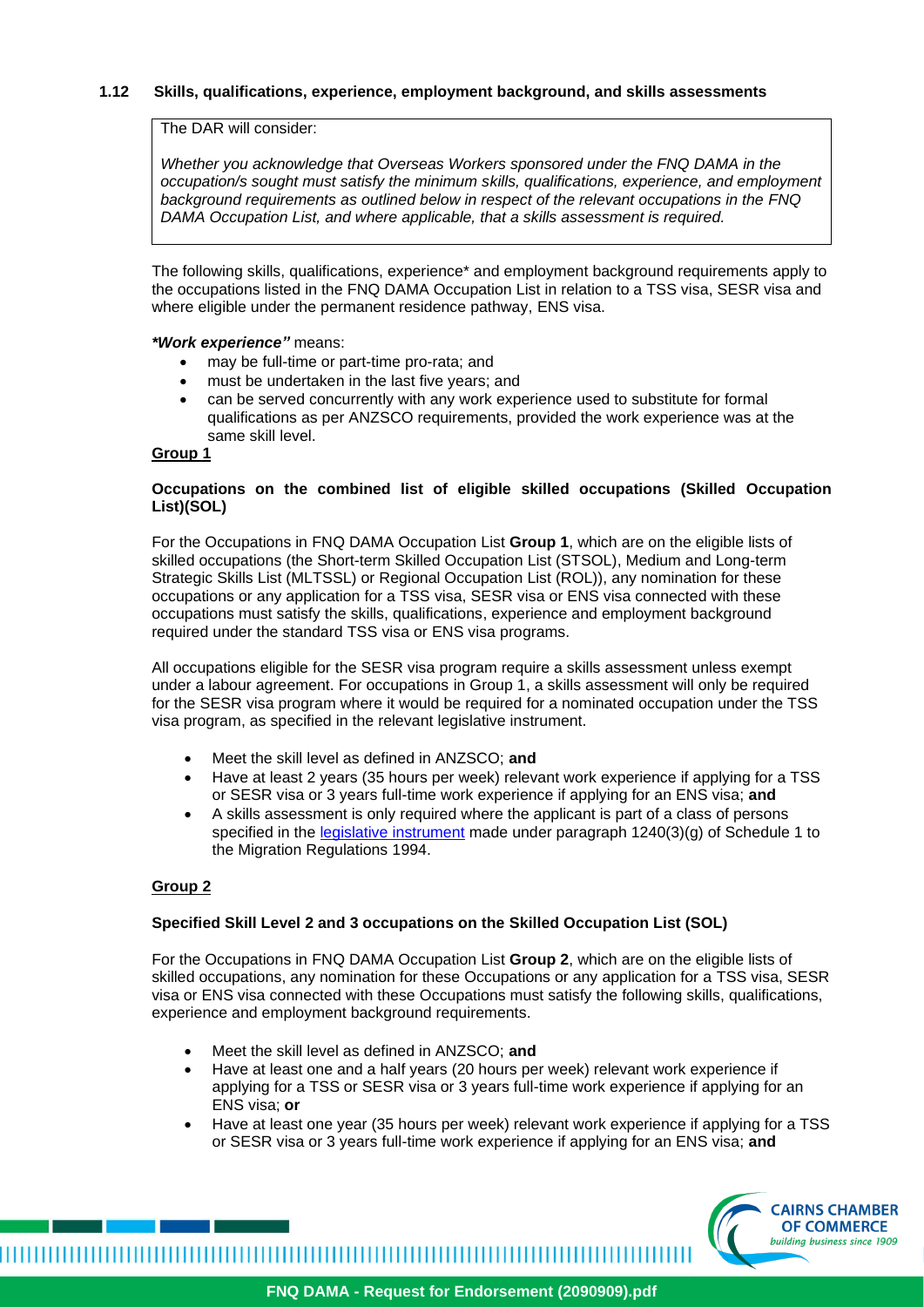• A skills assessment is only required where the applicant is part of a class of persons specified in the *legislative instrument* made under paragraph 1240(3)(g) of Schedule 1 to the Migration Regulations 1994.

## **General information regarding Groups 3-8**

For the Occupations *specified* in **Groups 3-8 in the FNQ DAMA Occupation List**, which are not on the combined eligible list of skilled occupations referred to in Groups 1-2, the following skills, qualifications, experience and employment background criteria will be included in the Labour Agreements associated with the FNQ DAMA.

Qualifications are to be assessed by the relevant Skills Assessing Authority (as specified in the Labour Agreement) as being at least equivalent to the relevant Australian Qualifications Framework (AQF) qualification detailed for the relevant Groups below, in order to assist the Minister's decision as to whether the visa applicant has the necessary qualifications for the position.

A skills assessment is required for applications lodged for the occupations listed in **Groups 3-8**. The skills assessment must be conducted by an independent Skills Assessing Authority (as specified in the Labour Agreement). Any skills assessment must be certified as being in accordance with the arrangements agreed to in writing with the Commonwealth prior to the first Labour Agreement being entered into.

## **Group 3**

## **Non-ANZSCO Skill Level 1 occupations**

For the Occupations in FNQ DAMA Occupation List **Group 3**, the visa applicant must:

- Have at least a relevant bachelor degree or higher qualification; **and**
- At least one and a half years (20 plus hours per week) relevant work experience if applying for a TSS or SESR visa or 3 years full-time work experience if applying for an ENS visa; **and**
- the visa applicant must undergo a skills assessment by the relevant Skills Assessing Authority (as specified in the Labour Agreement).

## **Group 4**

## **Non-ANZSCO Skill Level 3 occupations**

For the Occupations in FNQ DAMA Occupation List **Group 4**, the visa applicant must:

- Have at least a relevant AQF or equivalent Certificate IV; **and**
- At least one year (20 plus hours per week) relevant work experience if applying for a TSS or SESR visa or 3 years full-time work experience if applying for an ENS visa; **and**
- the visa applicant must undergo a skills assessment by the relevant Skills Assessing Authority (as specified in the Labour Agreement).

## **Group 5**

## **Non-ANZSCO Skill Level 4 occupations**

For the Occupations in FNQ DAMA Occupation List **Group 5**, the visa applicant must:

- Have at least a relevant AQF or equivalent Certificate III with at least one year (20 plus hours per week) relevant work experience applying for a TSS or SESR visa or 3 years fulltime work experience if applying for an ENS visa; **or**
- Have at least two years (35 hours per week) relevant work experience applying for a TSS or SESR visa or 3 years full-time work experience if applying for an ENS visa; **and**
- the visa applicant must undergo a skills assessment by the relevant Skills Assessing Authority (as specified in the Labour Agreement).

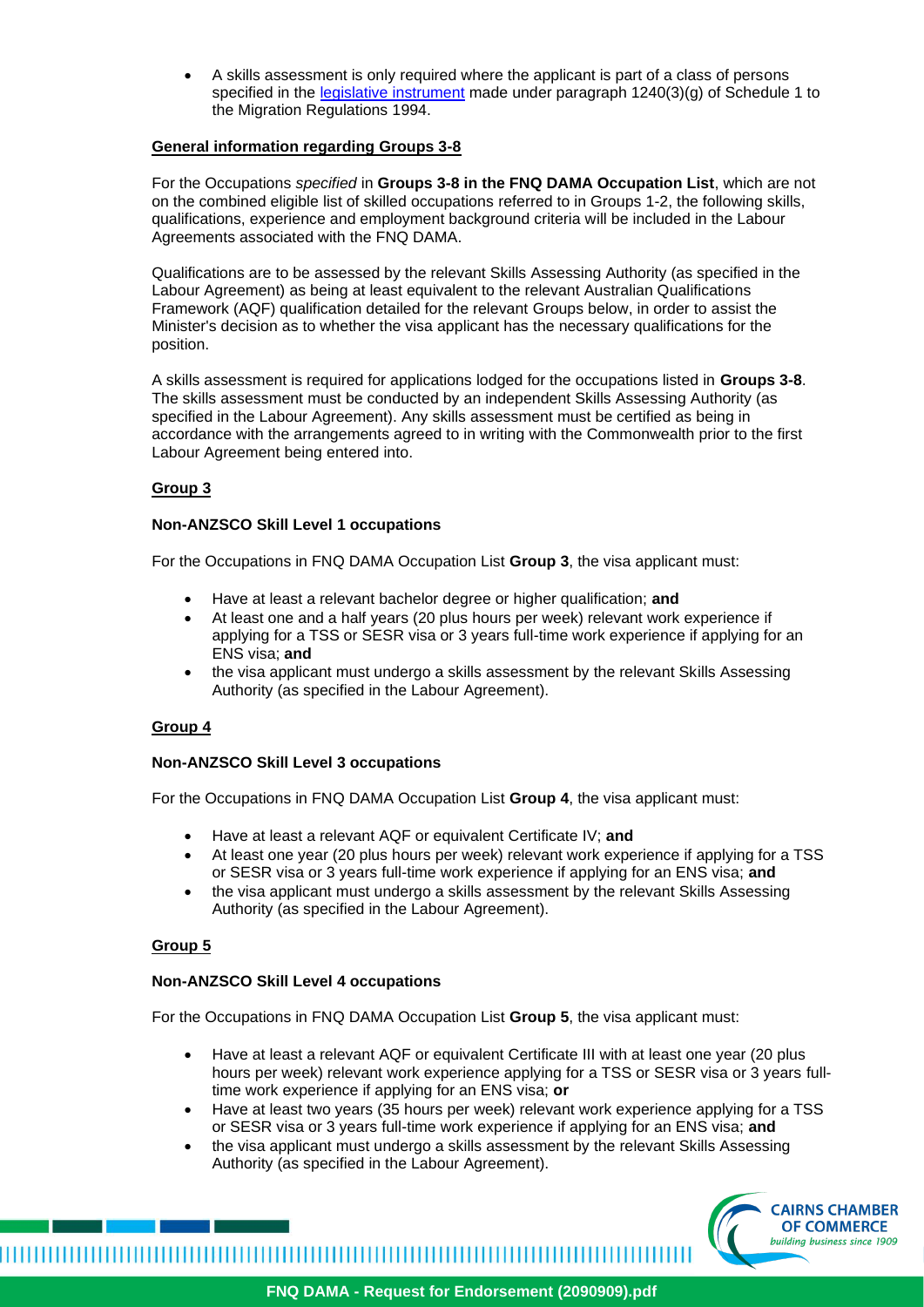## **Group 6**

## **Specified ANZSCO Skill Level 3 and 4 occupations**

For the Occupations in FNQ DAMA Occupation List **Group 6**, the visa applicant must:

- Have at least a relevant AQF Certificate III **or** equivalent **or** higher level qualification; **and**
- At least one year (20 plus hours per week) relevant work experience if applying for a TSS or SESR visa or 3 years full-time work experience if applying for an ENS visa; **and**
- the visa applicant must undergo a skills assessment by the relevant Skills Assessing Authority (as specified in the Labour Agreement).

## **Group 7**

## **General ANZSCO Skill Level 4 occupations**

For the Occupations in FNQ DAMA Occupation List **Group 7**, the visa applicant must:

- Have at least a relevant AQF or equivalent Certificate II with at least one and a half years (20 plus hours per week) relevant work experience if applying for a TSS or SESR visa or 3 years full-time work experience if applying for an ENS visa; **or**
- Have at least a relevant AQF or equivalent Certificate III with at least one year (20 plus hours per week) relevant work experience if applying for a TSS or SESR visa or 3 years full-time work experience if applying for an ENS visa; **or**
- Have at least two years (35 hours per week) relevant work experience if applying for a TSS or SESR visa or 3 years full-time work experience if applying for an ENS visa; **and**
- the visa applicant must undergo a skills assessment by the relevant Skills Assessing Authority (as specified in the Labour Agreement).

#### **Group 8**

#### **General ANZSCO Skill Level 5 occupations**

For the Occupations in FNQ DAMA Occupation List **Group 8**, the visa applicant must:

- Have at least a relevant AQF or equivalent Certificate I; **or**
- Have at least one year (35 hours per week) relevant work experience if applying for a TSS or SESR visa; **and**
- the visa applicant must undergo a skills assessment by the relevant Skills Assessing Authority (as specified in the Labour Agreement).

#### **1.13 Skill assessments**

As indicated in Item 1.11, for the TSS visa, the SESR visa, and the ENS visa, a skills assessment is mandatory at nomination stage for Groups 3-7 but for Groups 1-2 a skills assessment is only required in certain circumstances (see [legislative instrument\)](https://www.legislation.gov.au/Details/F2018L00294) or if asked for by the Department of Home Affairs.

Details of the skills assessments required for occupations approved in your Labour Agreement will be specified in that agreement in line with the above.

To find out which is the skills assessing authority for each occupation, refer to the relevant skills assessing authority listed in the FNQ DAMA Occupation List. For Groups 1-2 (where a skills assessment is required), you may also use the search function and links at the bottom of [this page](https://immi.homeaffairs.gov.au/visas/working-in-australia/skill-occupation-list)  [of the Department of Home Affairs website.](https://immi.homeaffairs.gov.au/visas/working-in-australia/skill-occupation-list)

For occupations for which VETASSESS is the skills assessing authority, [click here](https://www.vetassess.com.au/portals/0/downloads/dama/Queensland-DAMA_Occupation_List_and_FAQs_booklet_brochure.pdf) for the VETASSESS brochure.